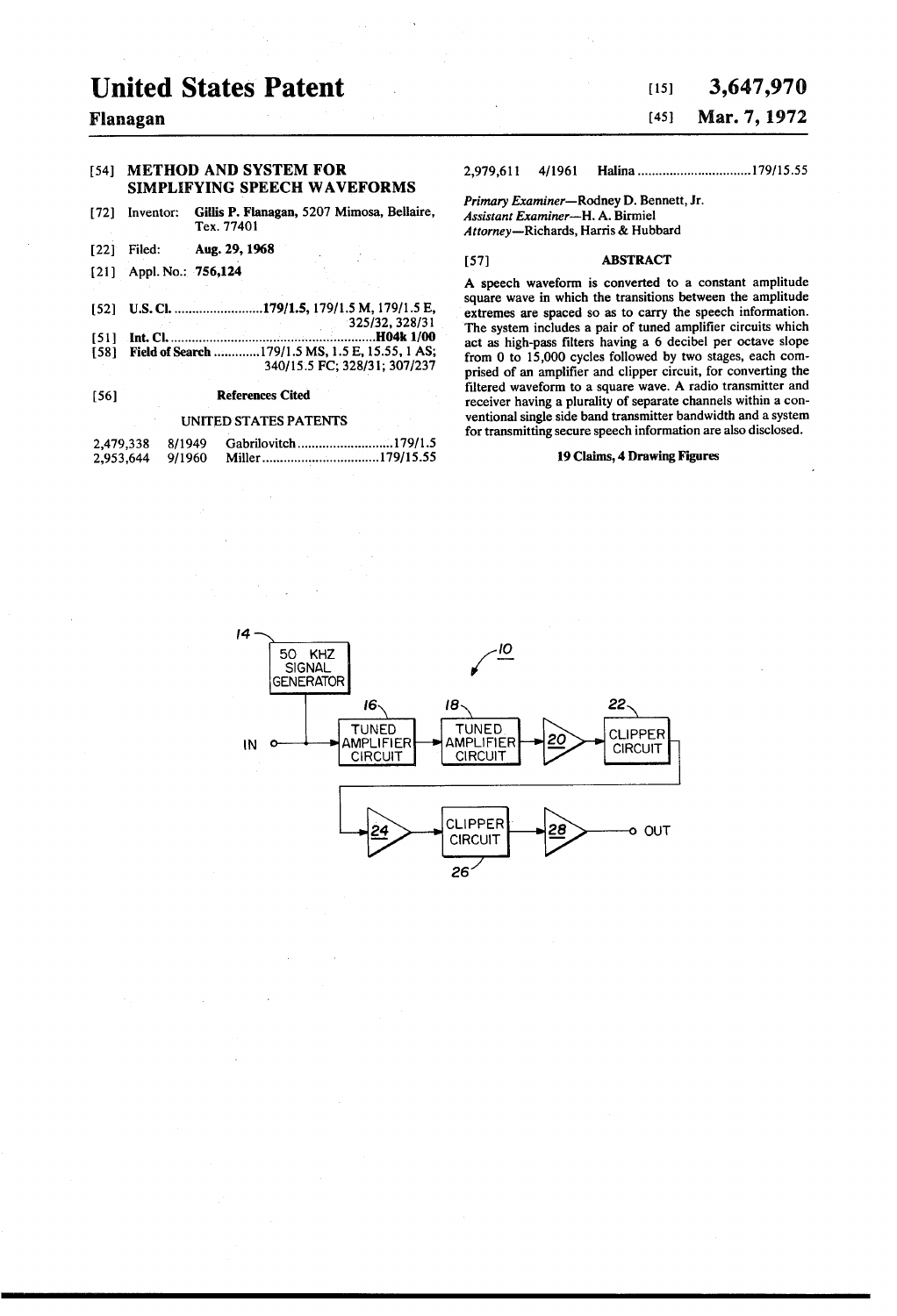# Patented March 7, 1972 3,647,970

2 Sheets-Sheet 1

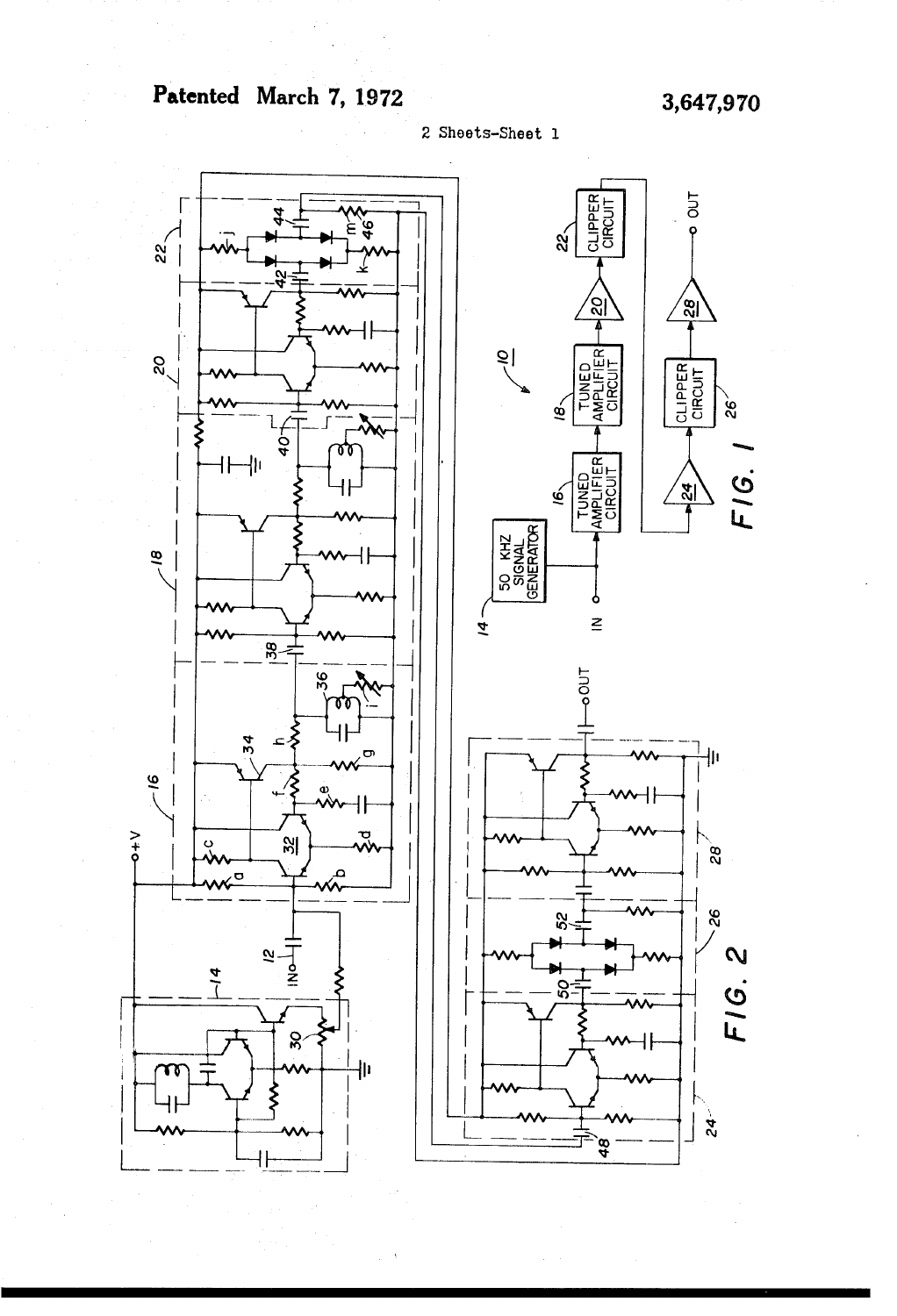# Patented March 7, 1972 3,647,970

2. Sheets-Sheet 2



 $FIG.4$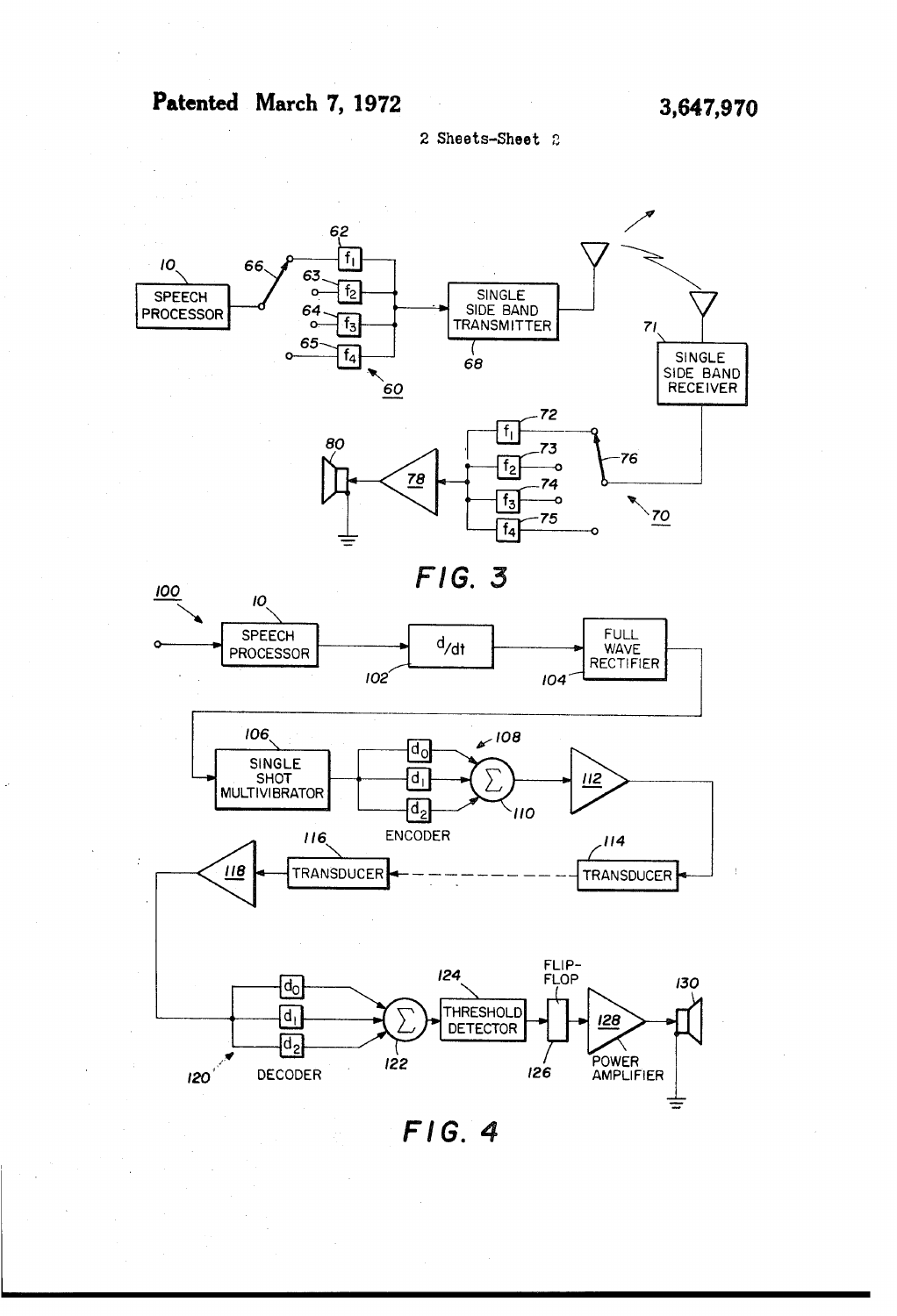#### METHOD AND SYSTEM FOR SIMPLIFYING SPEECH WAVEFORMS

#### BACKGROUND OF INVENTION

This invention relates generally to electronic processing of speech, and more particularly relates to a method and system for simplifying the speech waveform to facilitate transmission of the speech through various media without materially degrading intelligibility.

In the process of producing human speech, the voice box creates a series of sound pulses which reverberate within and are shaped by the upper throat and mouth cavity. The frequency of the pulses produced by the voice box primarily determines the frequency or pitch of the sound, while the shape of the mouth cavity reverberates and shapes the sound pulses to produce the speech information. The resulting speech waveform is very complex and highly redundant. If such a waveform is passed through a band-pass filter having a  $b$ andwidth significantly less than  $3,000$  cycles per second, the  $20$ speech becomes unintelligible. Thus, even the simplest voice communication channels require a substantial bandwidth. Heretofore it has been commonly believed that the speech in formation was contained in the amplitude as well as the frequency modulation of the speech waveform. When voice 25 sounds are induced in a body of water or the earth, the many reverberations caused by the various velocity discontinuities make speech unintelligible over relatively short transmission lengths. Also, the complex speech waveform has made encod ing or scrambling for secure transmissions, either by elec- 30 tromagnetic, electrical, or pressure waves, so impractical as to be very seldom used.

#### SUMMARY OF INVENTION CLAIMED

This invention is concerned with a method and system for  $35$ simplifying a complex speech waveform so that it can be used<br>for a multitude of applications. The simplified speech waveform may be passed through a narrow band-pass filter, thus permitting a greater number of communication channels within a given frequency band. The simplified speech waveform can be transmitted directly through the earth or water as a pressure wave and understood, either directly from<br>the medium, or after simple amplification. The simplified waveform can be easily encoded by scrambling to provide secure voice communications. The simplified waveform may be used to operate machinery, produces more efficient public address systems and transmitters with greater range peak power for a given average power, and thus longer ranges.

waveform is converted to a signal having substantially constant upper and lower levels with abrupt transitions from one level to the other, the abrupt transitions being in time cor respondence to amplitude changes in the speech waveform that exceed a predetermined rate of change. This is accom- 55 plished by a system including a high-pass filter and means for converting the filtered waveform to a constant amplitude, sub stantially square wave.<br>More specifically, optimum results have been achieved by

More specifically, optimum results have been achieved by using a filter having a 12 decibel per octave slope from 0 to 60 15,000 cycles per second. In one specific embodiment, this filter is formed by a pair of tuned amplifier circuits each hav ing a 6 decibel per octave slope within the frequency range of interest. In this embodiment, the speech waveform is signal of lower amplitude prior to processing. preferably combined with a high frequency noise masking 65

In accordance with another specific aspect of the invention, means for converting the filtered signal to a square wave com prises at least one amplifier followed by a clipper circuit.

The invention also contemplates a voice communication 70 system having a plurality of separate channels within a band width normally allotted for a single frequency, for example four channels within a bandwidth of 1,500 cycles per second.<br>In this system the processed speech is selectively passed In this system the processed speech is selectively passed  $34$  which drives a tuned filter circuit 36. The tuned amplifier<br>through one of a plurality of narrow band-pass filters to a 75 circuits 16 and 18 are coupled by c

5 O in accordance with another specific aspect of the invention, each transition of the square wave is converted to a pulse of predetermined amplitude and width, which is then converted into a plurality of pulses with predetermined time spacing. rality of spaced pulses are recombined as one pulse. The square wave is then reproduced from the recombined pulses.

#### BRIEF DESCRIPTION OF THE DRAWINGS

15 are set forth in the appended claims. The invention itself, how The novel features believed characteristic of this invention ever, as well as other objects and advantages thereof, may best tion of illustrative embodiments, when read in conjunction with the accompanying drawings, wherein:

FIG. 1 is a schematic block diagram of a system for processing a simplified speech waveform in accordance with the present invention;

FIG. 2 is a detailed schematic circuit diagram of the system of FIG. 1;

FIG. 3 is a schematic block diagram of a multichannel trans mitter in accordance with the present invention; and

FIG. 4 is a schematic block diagram of a system for trans mitting and receiving scrambled speech waveforms in ac cordance with the present invention.

#### DESCRIPTION OF PREFERRED EMBODIMENTS

ducer. The speech waveform is summed with a much higher<br>frequency, for example 50 kHz., masking signal produced by<br>40 the signal generator 14. This signal is passed through a pair of 45 Referring now to the drawings, and in particular to FIG. 1, a speech processor in accordance with the present invention is indicated generally by the reference numeral 10. The speech waveform is applied to the input 12 as a voltage signal derived from a microphone (not illustrated) or other suitable trans-<br>ducer. The speech waveform is summed with a much higher tuned amplifier circuits 16 and 18. Each of the circuits 16 and 18 is a high-pass filter having a 6 decibel per octave slope from 0 to 15,000 cycles per second, thus providing a combined slope of 12 decibels per octave.

of the speech of the speech second clipper circuit 26. The square wave is then passed<br>In accordance with the present invention, the speech 50 theoret newer emplifies 28 to the output in a form to drive a The filtered waveform is then passed through a circuit means for converting the filtered waveform to a square wave which is comprised of a first high gain amplifier 20, a first clipper circuit 22, a second high gain amplifier 24, and a through power amplifier 28 to the output in a form to drive a loudspeaker, transducer, radio transmitter or the like. When ultimately passed through a speaker, or other suitable trans ducer, the square wave is fully intelligible. The square wave so produced has constant upper and lower levels, with very abrupt transitions between the upper and lower levels as a result of the two stages of amplification and clipping. The changes in the original speech waveform applied to the input 12 that exceed a predetermined rate of change so as to be passed through the high-pass filters 16 and 18.

A detailed circuit diagram of the system 10 is shown in FIG. 2 wherein corresponding components are designated by cor responding reference numerals. Each of the components is of conventional design. The signal generator 14 has a variable load resistor 30 in the output stage which permits the am plitude of the masking signal to be adjusted to eliminate oscillations caused by noise. The amplitude of the masking signal should not be any greater than is required to prevent oscillation to minimize interference with the processing of the speech waveform. The tuned amplifier circuits 16 and 18 are of identical construction. Each is comprised of an amplifier having a differential input stage 32 and a single output stage 34 which drives a tuned filter circuit 36. The tuned amplifier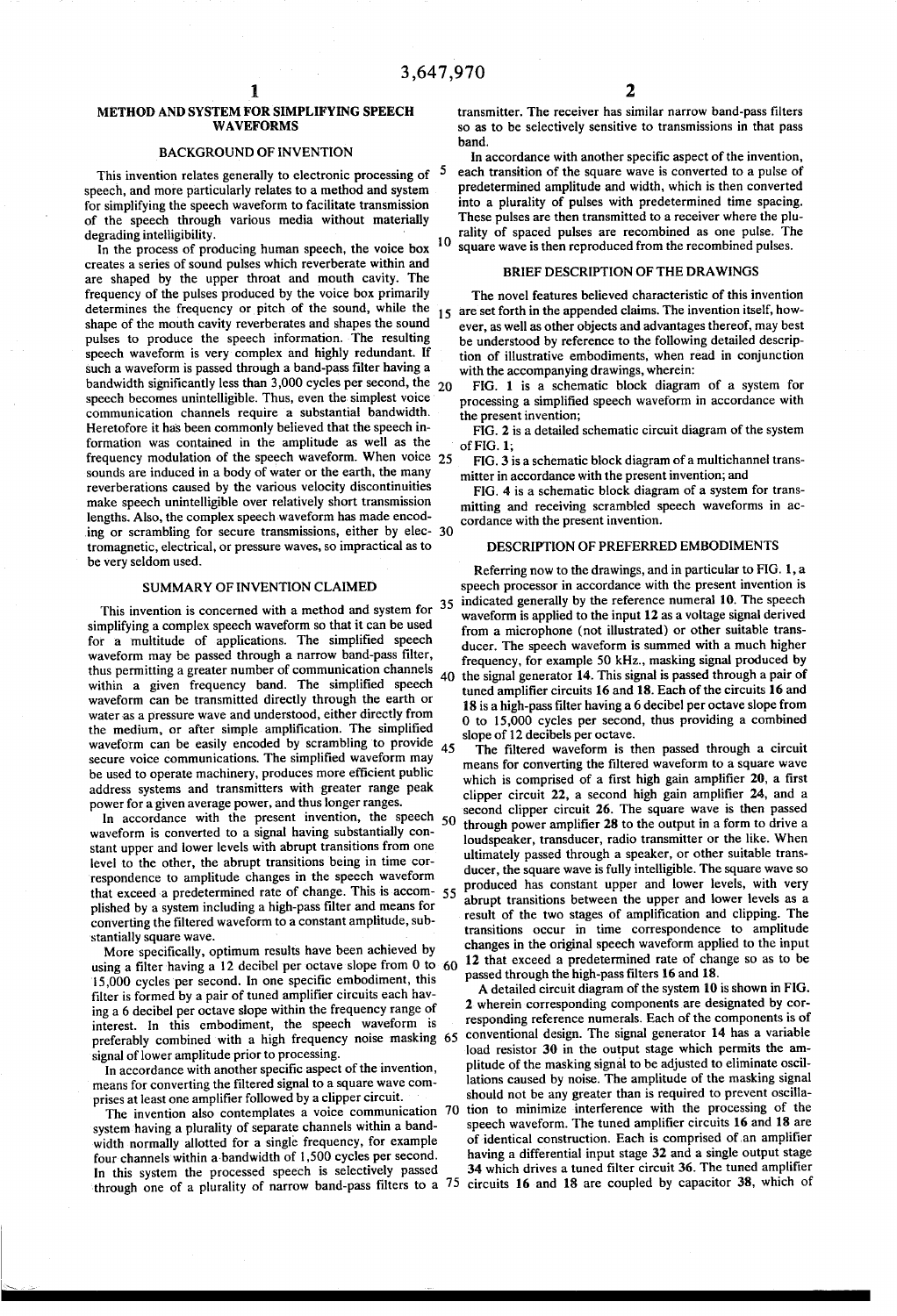course also comprises an element of the filter. The amplifier 20 is identical to the amplifier portions of the tuned amplifiers 16 and 18, and is coupled to the output of tuned amplifier 18 by capacitor 40. The clipper circuit 22 is merely a diode bridge coupled to the output of amplifier 20 by capacitor 42, followed by a filter comprised of capacitor 44 and resistor 46. The output of the clipper circuit 22 is coupled to the input of amplifier 24 by capacitor 48. Clipper 26 is identical to clipper 22 and is coupled to the output of amplifier 24 by capacitor 50. Amplifier 28 is identical to amplifiers 20 and 24 and is  $10$ coupled to the output of the clipper circuit 26 by capacitor 52.

In a typical embodiment of the circuit of FIG. 2, the PNP transistors may be MPS3640 transistors, the NPN-transistors may be MPS3393 transistors, and the diodes may be IN914 diodes. The resistors have the following values in kilohms as referenced in circuits 16 and 22:  $a=33$ ,  $b=33$ ,  $c=10$ ,  $d=33$ ,  $e=0.33, f=33, g=10, h=10, r=10, j=100, k=100, and m=1.0.$ The capacitors are 10 microfarads, except for the capacitors in the LC tuned circuits which are 0.001 microfarads. All coils are 10 millihenrys. 5

The high-pass filters 16 and 18 may be of any suitable con ventional circuit design, and may be a resistor-capacitor filter, a shorted delay line filter, or an inductor-capacitor filter, for example. The means for converting the filtered waveform to  $a_{25}$ square wave may also be any suitable conventional circuit such as a Schmidt trigger, or a very high gain amplifier which quickly saturates.

A multichannel speech transmission system in accordance with the present invention is indicated generally by the 30 reference numeral 60 in the schematic block diagram of FIG. 3. In the system 60, the speech processor 10 is selectively con nectable to any one of four filters 62-65 by a selector switch 66. The outputs of the filters 62-65 are connected to the input of a conventional single side band transmitter 68. 35

The filters 62-65 are narrow band-pass filters of any suita ble conventional design having mutually exclusive pass bands of about 300 cycles centered at frequencies  $f_1, f_2, f_3$  and  $f_4$ , and are grouped within a total bandwidth of about 1,500 cycles, are grouped within a total bandwidth of about 1,500 cycles, for example. Since 3,000 cycles is a typical bandwidth for sin- 40 gle side band transmitters operated for simple speech trans mission, eight filters can be used if desired. The square wave produced by the speech processor 10 may be selectively passed through any one of the narrow band-pass filters 62-65 without materially reducing its intelligibility.

The filtered square wave is transmitted by the conventional transmitter 68 to a conventional single side band receiver 70. The output of the receiver 70 is selectively connectable through filters  $72-75$  to a power amplifier  $78$  by a selector switch  $76$ . The filters  $72-75$  have corresponding passbands centered at frequencies  $f_1, f_2, f_3$  and  $f_4$ . The amplifier 78 may drive a speaker 80. Therefore, if the selector switch 76 of a particular receiving set 70 is set to the filter corresponding in frequency to the filter selected by switch 66 in the transmitter, the filtered square wave will be reproduced by the speaker 80 and will be sufficiently intelligible for nearly all voice commu-<br>nication purposes. However, if the selector switch 76 of a particular receiver is set to another frequency filter, no sound is produced by the speaker 80. Thus, the transmission system of FIG. 3 provides four separate voice channels within the frequency band of 1,500 cycles, or eight channels in the 3,000 cycle bandwidth conventionally allotted for single side band<br>operation. Of course, it is to be understood that the particular operation. Of course, it is to be understood that the particular radio frequency is merely illustrative of the broader concept of the invention and that the same principles can be applied to transmissions through any media by electrical or electromag netic waves. 55 60 65

A secure system for transmitting scrambled voice communi cations is indicated generally by the reference numeral 100 in 70 FIG. 4. Again the speech processor 10 is used to generate the square wave as heretofore described. The square wave is then<br>passed through a differentiator 102 which produces a sharp spike pulse in time correspondence to each transition of the square wave. The sharp spike pulses have a polarity deter- 75

mined by the polarity of the transition and are therefore passed through a fullwave rectifier 104 which converts all of the spike pulses to the same polarity. The spike pulses are then used to trigger a single shot multivibrator 106 which produces<br>a pulse of predetermined amplitude and time width in pulse of predetermined amplitude and time width in response to each spike pulse. The uniform pulses from the sin gle shot multivibrator 106 are then passed through an encoder 108 which produces a plurality of pulses of corresponding width in a predetermined timed sequence in response to each input pulse. This may easily be accomplished by a plurality of parallel delay lines  $d_0$ ,  $d_1$ , and  $d_2$  for transferring the pulses to point 110 at predetermined time intervals. The pulses are then amplified by an amplifier 112 which drives a transducer 114. The transducer 114 may induce the pulses in water, in the earth, or in any other propagating medium. Or if desired, the transducer 114 can be replaced by a radio or other elec

20 of corresponding width and amplitude. The received pulses tromagnetic wave transmitter. receiving transducer 116, which reproduces electrical pulses are amplified by amplifier 118 and applied to a decoder 120.<br>The decoder 120 is comprised of an identical number of delay lines of identical time relationship so that the three pulses are recombined as a single pulse at summation point 122. Each time that the three pulses occur at the same point in time, the sum of the pulses exceeds the threshold of a detector 124 which triggers a flip-flop 126. The output of the flip-flop is then a reproduction of the square wave originally produced by the speech processor 10. This square wave is then amplified by amplifier 128 to drive a speaker 130 and produce the voice communication. Reproduction of the voice communication can be accomplished only if the receiving decoder matches the transmitting encoder. The encoders and decoders can be easily changed as required in order to maintain secure trans missions.

Although preferred embodiments of the invention have been described in detail, it is to be understood that various changes, substitutions and alterations can be made therein without departing from the spirit and scope of the invention as defined by the appended claims.

What is claimed is:

45 1. The method for simplifying a speech waveform which comprises producing a signal having constant upper and lower levels with abrupt transitions from one level to the other, the abrupt transitions being in time correspondence to amplitude changes in the speech waveform that exceed a predetermined rate of change.

50 comprises: 2. The method for simplifying a speech waveform which

passing the waveform through a high-pass filter, then

- converting the filtered waveform to a square wave of con
- stant amplitude.<br>3. The method defined in claim 2 wherein the high-pass filter has a slope of about twelve decibels per octave in the

frequency range of interest.<br>4. The method for transmitting speech which comprises:

- producing an electrical waveform representative of the pressure waves produced by speech,
- passing the electrical waveform through a high-pass filter to produce a first filtered signal,
- converting the filtered waveform to a square waveform of constant amplitude, and
- driving a speaker with the square waveform.
- 5. The method defined in claim 4 wherein:
- the square waveform is transmitted as a pressure wave prior to being used to drive a speaker.
- 6. The method defined in claim 4 wherein:
- the square waveform is transmitted by electromagnetic wave propagation prior to being used to drive a speaker.
- 7. The method defined in claim 4 wherein:
- the square waveform is converted to a series of time related pulses, and the time related pulses are transmitted to another locale and converted back to a square waveform which is used to drive the speaker.